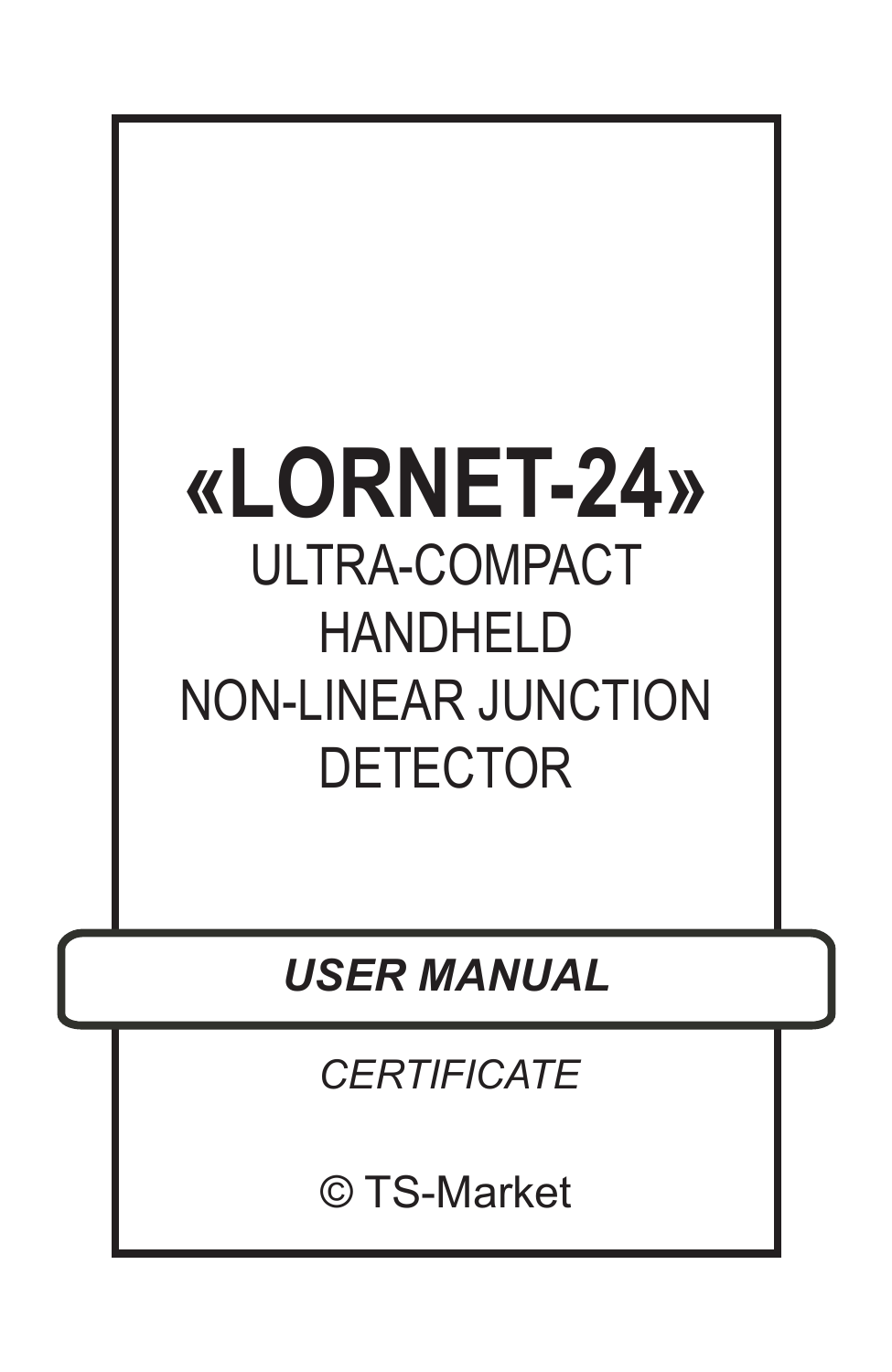# **Contents**

| 3. Delivery set, design and accessories7 |  |
|------------------------------------------|--|
|                                          |  |
|                                          |  |
|                                          |  |
| 8. Search Recommendation 22              |  |
|                                          |  |
|                                          |  |
|                                          |  |
|                                          |  |
|                                          |  |
|                                          |  |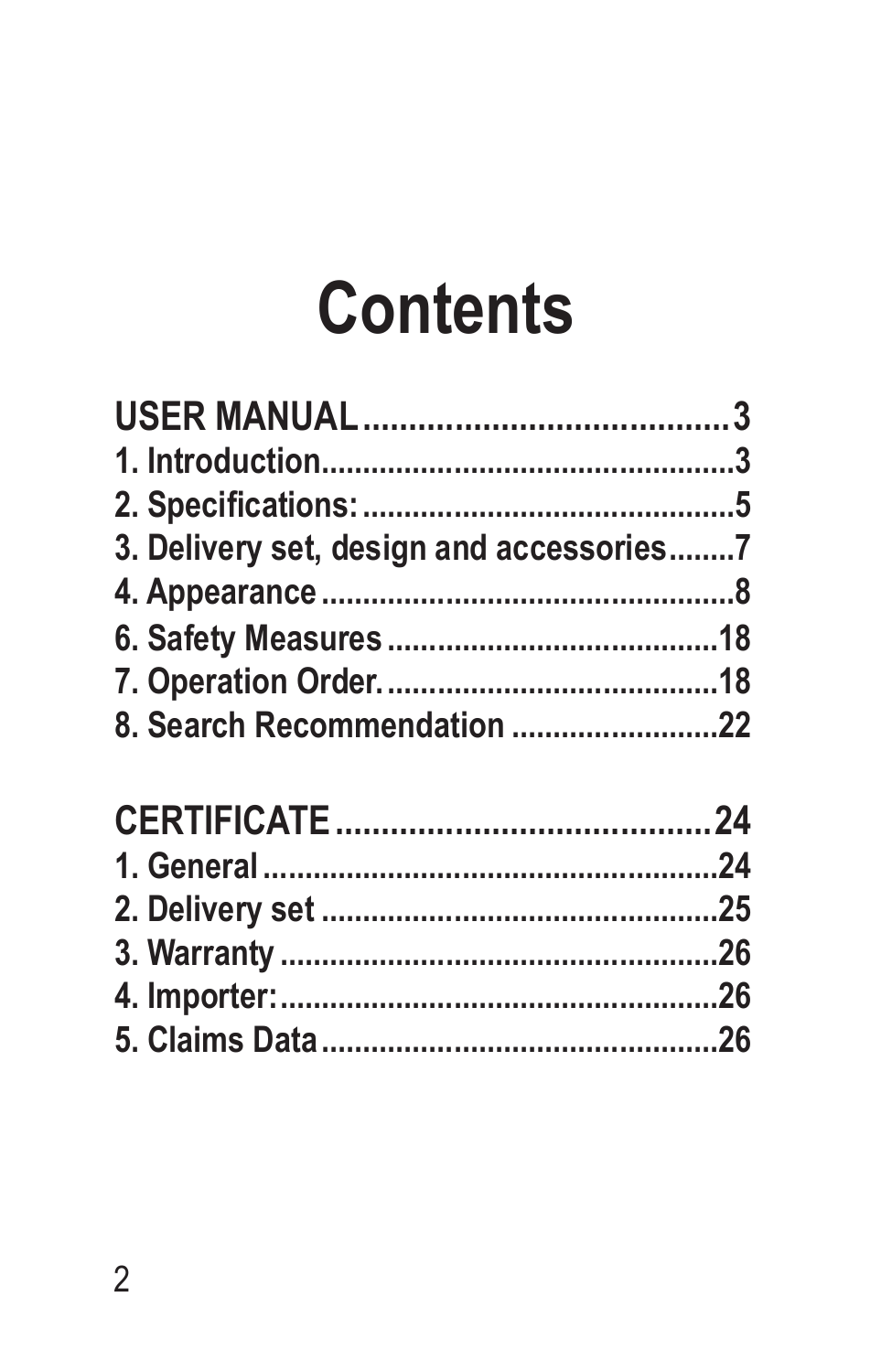# **USER MANUAL**

#### **1. Introduction**

The non-linear junction detector "LORNET-24" (further NLJD) is used for search and location of electronic devices both in active and switch-off state.

The detector operation is based on the property of semiconductor components to generate a response at the 2d and 3d harmonics when radiated by an RF probing signal. Semiconductor components of artificial origin will have a higher level second harmonic while semiconductor components of natural origin (e.g. oxide films) will have a higher level third harmonic respectively. An NLJD analyzes the 2d and 3d harmonics response of the radiated objects, which enables a quick and reliable identification of electronic devices and natural oxide semiconductors.

The NLJD "LORNET-24" automatically finds the best receiving frequency channel free of noise and distortion providing flawless operation even in the complicated electromagnetic environment.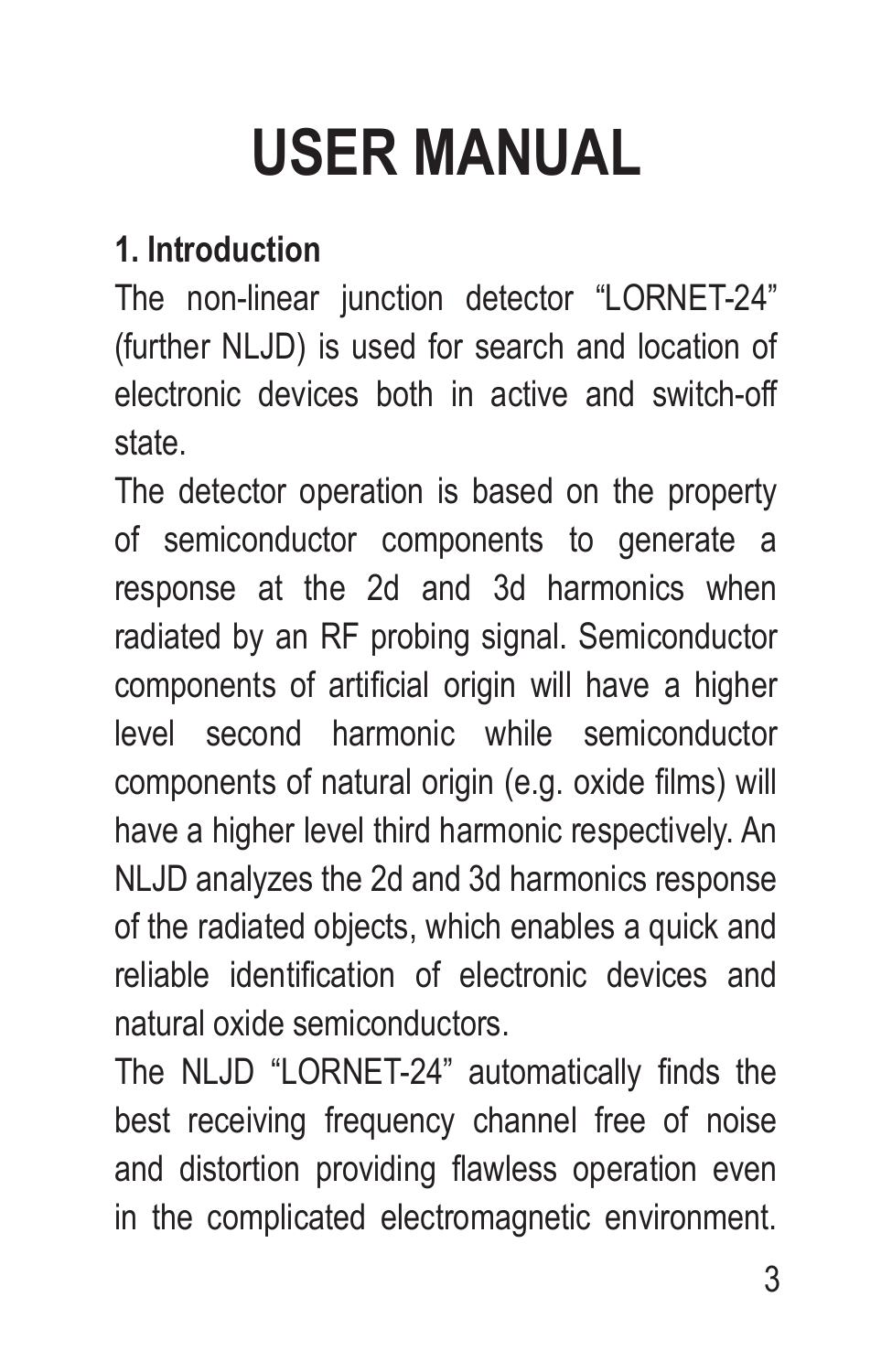The frequency tuning algorithm implemented in "LORNET-24" automatically selects the RF probing signal frequency such that the noise level in 2d harmonic receiving channel is held minimal, while digital processing of a demodulated signal gives maximum sensitivity.

There are two types of radiated signals:

- continuous wave carrier (CW);
- pulse modulated carrier with a duty cycle 4% (pulse).

This enables to combine wide detection range and reliable identification of the de-vices found.

The output power automatic control mode significantly simplifies operator's work. "LORNET-24" simultaneously displays the 2d and 3d harmonics levels at its LED panel. Besides, the 2d and 3d harmonics levels can be estimated in turn aurally by the click repetition rate reproduced through a built-in loudspeaker or wireless ear-phones.

Detector of the returned RF signal envelope enables tapping radio microphones and using the acoustic feedback mode which facilitates search work.

4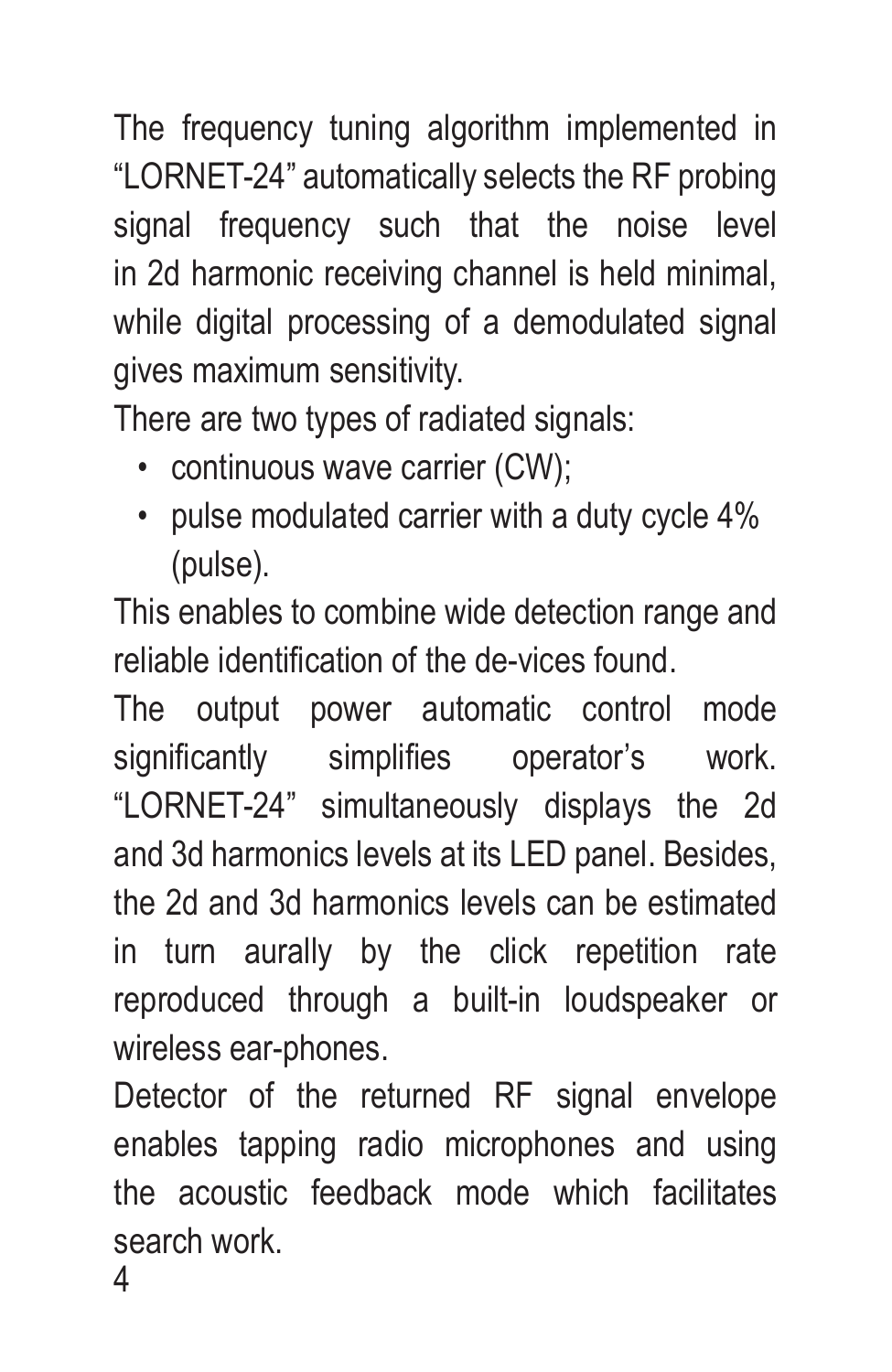#### **2. Specifications:**

2.1. Radiated signal types:

- continuous wave carrier;
- pulse modulated carrier with a duty cycle 4%.

2.2. Carrier frequency step 0.2MHz within a tuning range of (2409.6 … 2410.4)MHz. Automatic frequency selection. Possibility of radiation at the carrier frequency with a minimum noise level in the 2d harmonic receiver path.

2.3. Maximum radiated power in the CW mode ≤0.5W.

2.4. Peak radiated power in the pulse mode ≤10W.

2.5. Manual or automatic control of the radiated power level.

Dynamic control range of 30dB down from the maximum output power value with 11 level gradations.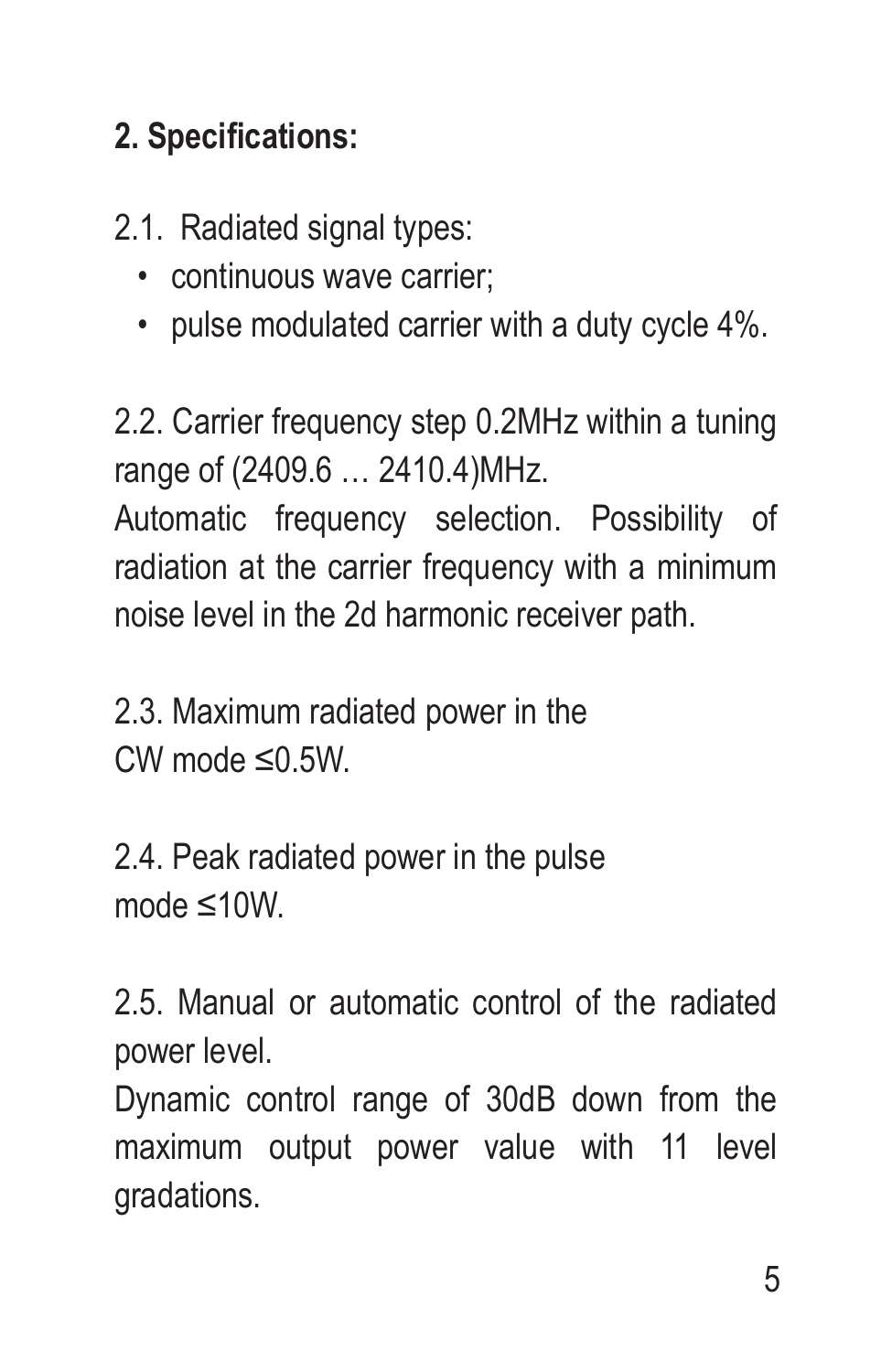2.6. Receivers sensitivity better than –140dBW given a 10dB signal to noise ratio.

2.7. Receivers tuning frequencies equal to the transmitter double and triple frequencies.

2.8. Receiving path dynamic range ≥ 70dB.

2.9. Time of continuous operation with a lithium-Ion battery at the maximum radiated power:

- $\cdot$   $\geq$ 3 hours in the pulse mode:
- ≥1,5 hours in the CW mode;
- unlimited operation time from 220V mains with a power adapter connected.

2.10. Equipped device weight ≤0.7kg.

- 2.11. Operating conditions:
	- ambient temperature 5...40°C:
	- pressure ≥ 450mm of mercury.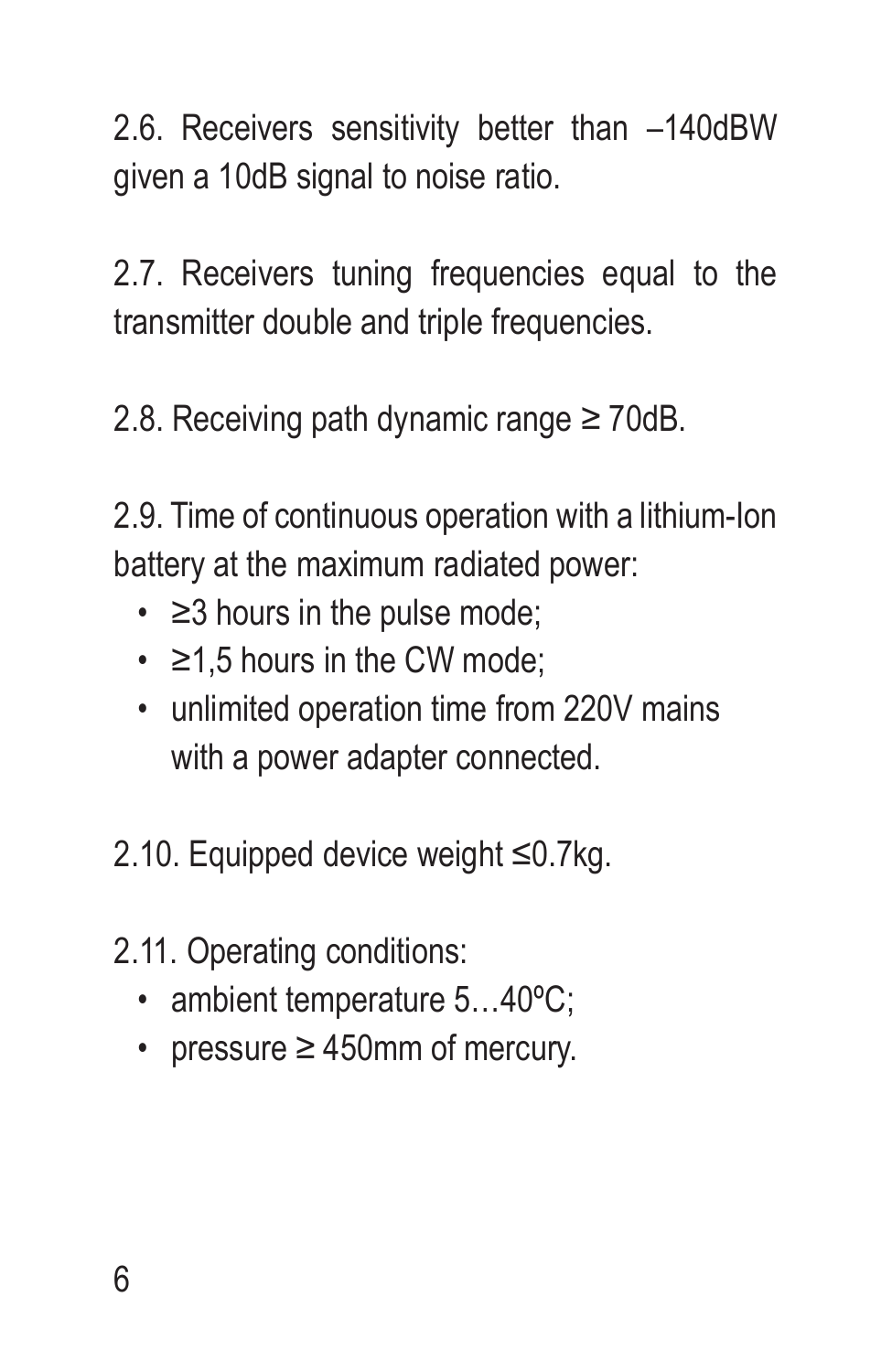### **3. Delivery set, design and accessories**

3.1. The device includes units and accessories stated in the Table below:

| <b>Description</b>                                                                  | Q-ty |
|-------------------------------------------------------------------------------------|------|
| Receiver-transmitter unit with control<br>unit and built-in battery container       |      |
| Changeable Li-Ion batteries                                                         | 2    |
| Container for battery charging                                                      |      |
| Charger for receiver-transmitter unit<br>(CH1)                                      |      |
| Wireless accessories including:<br>receiving device, earphones and<br>charger (CH2) |      |
| <b>Technical Description &amp; User</b><br>manual, Certificate (in one piece)       |      |
| Package                                                                             |      |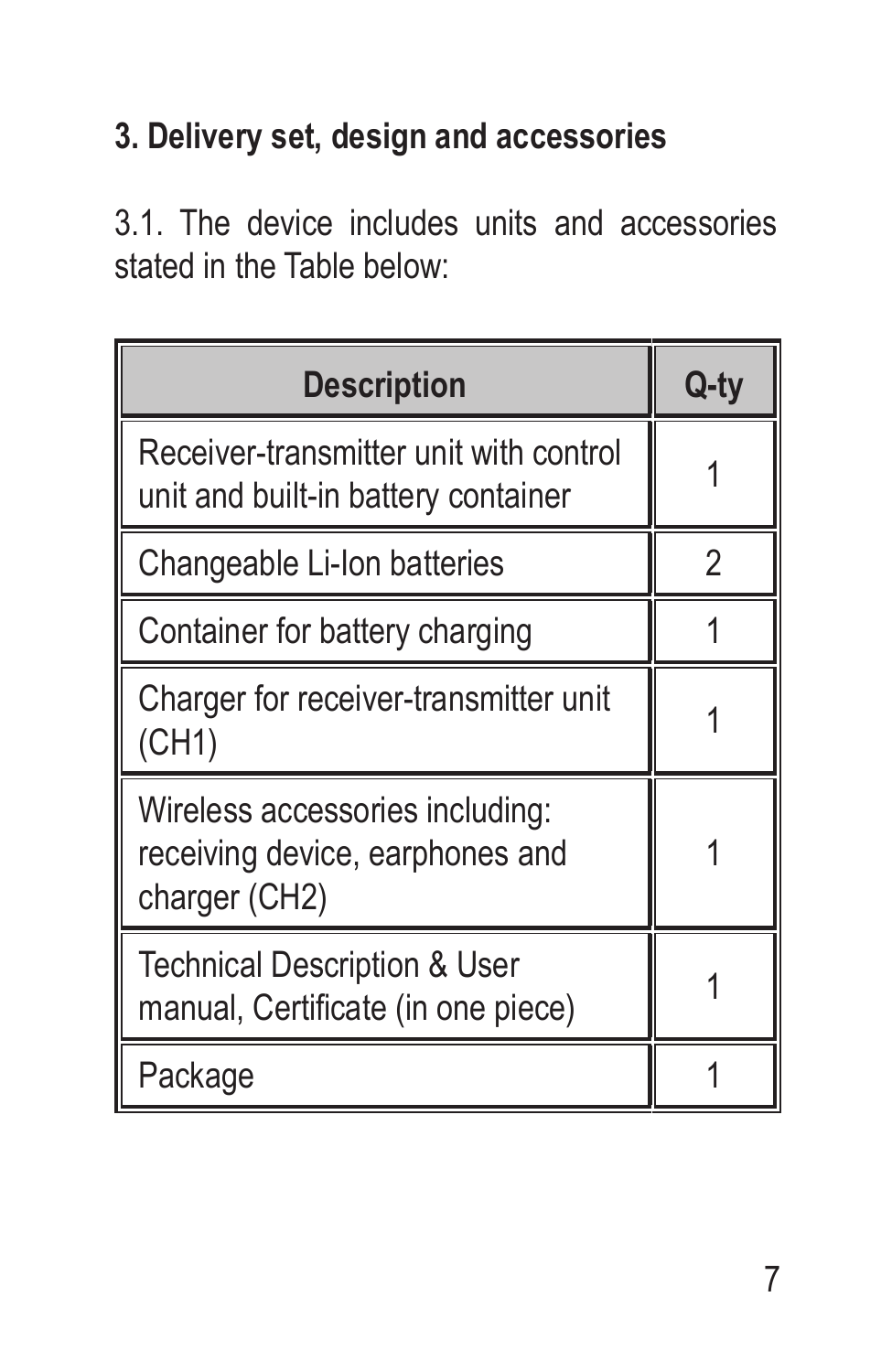#### **4. Appearance**

The appearance of the device is shown in Fig. 1, where:

- $1-IFD$ indicator;
- 2- ransceiver antenna unit;
- 3- control panel with a power section and battery (fixed derneath).



**Fig. 1**

Wireless earphones, chargers and additional batteries are not shown.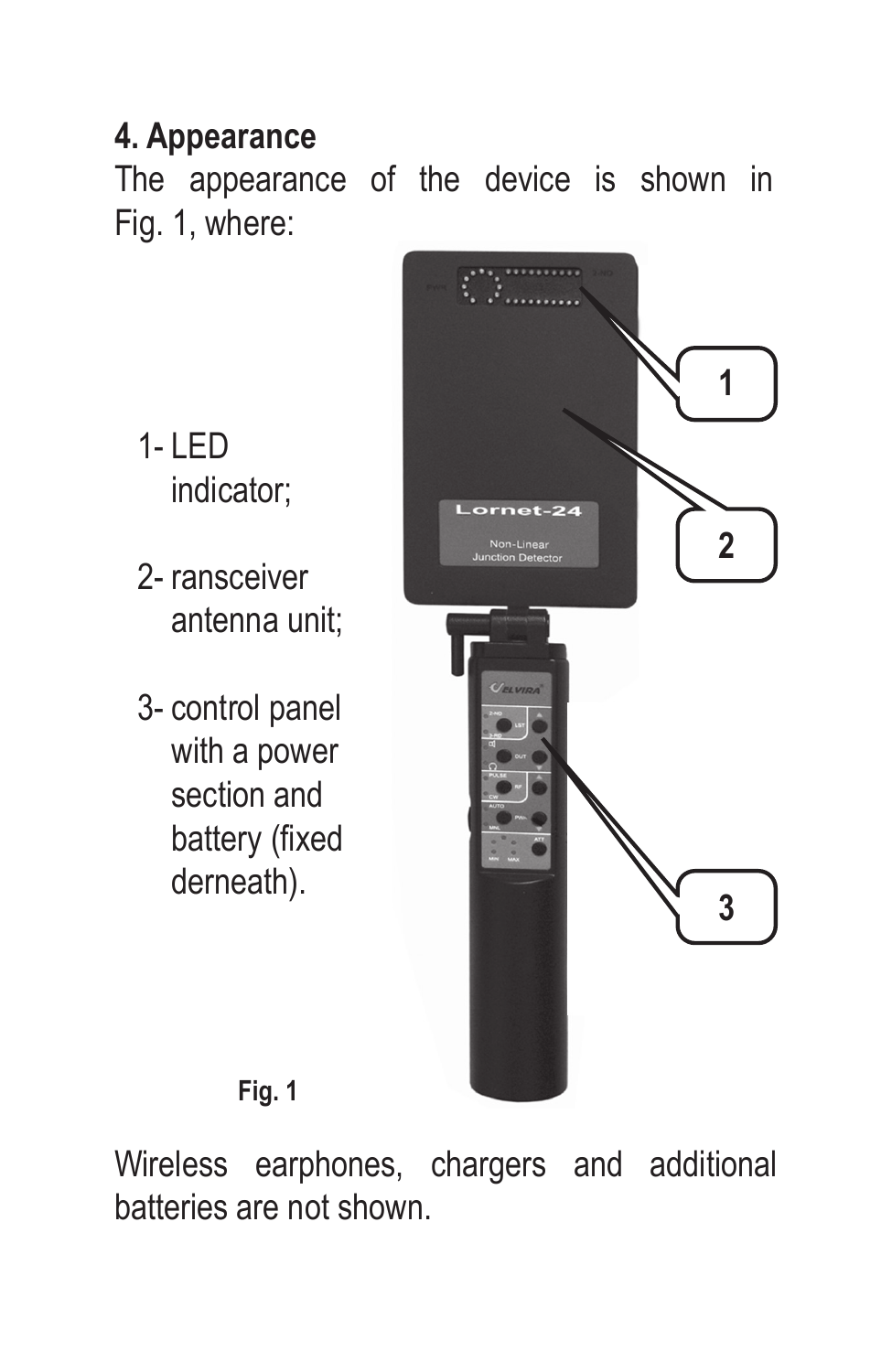5. Purpose of the Detector Basic Units 5.1. The transceiver antenna unit with built-in LED indicators (shown in Fig. 2) is used for:



- Analysis of distortion and interference in the instrument receiving path, which is made each time the detector transmitter is switched on. Therefore, if an interfering signal appears during operation (in a complicated electromagnetic environment) it is necessary to turn the detector transmitter off and on from time to time thus selecting an optimal frequency automatically, which will provide the best sensitivity as well as detection range of semiconductor components.
- Generation of CW or pulsed RF signal.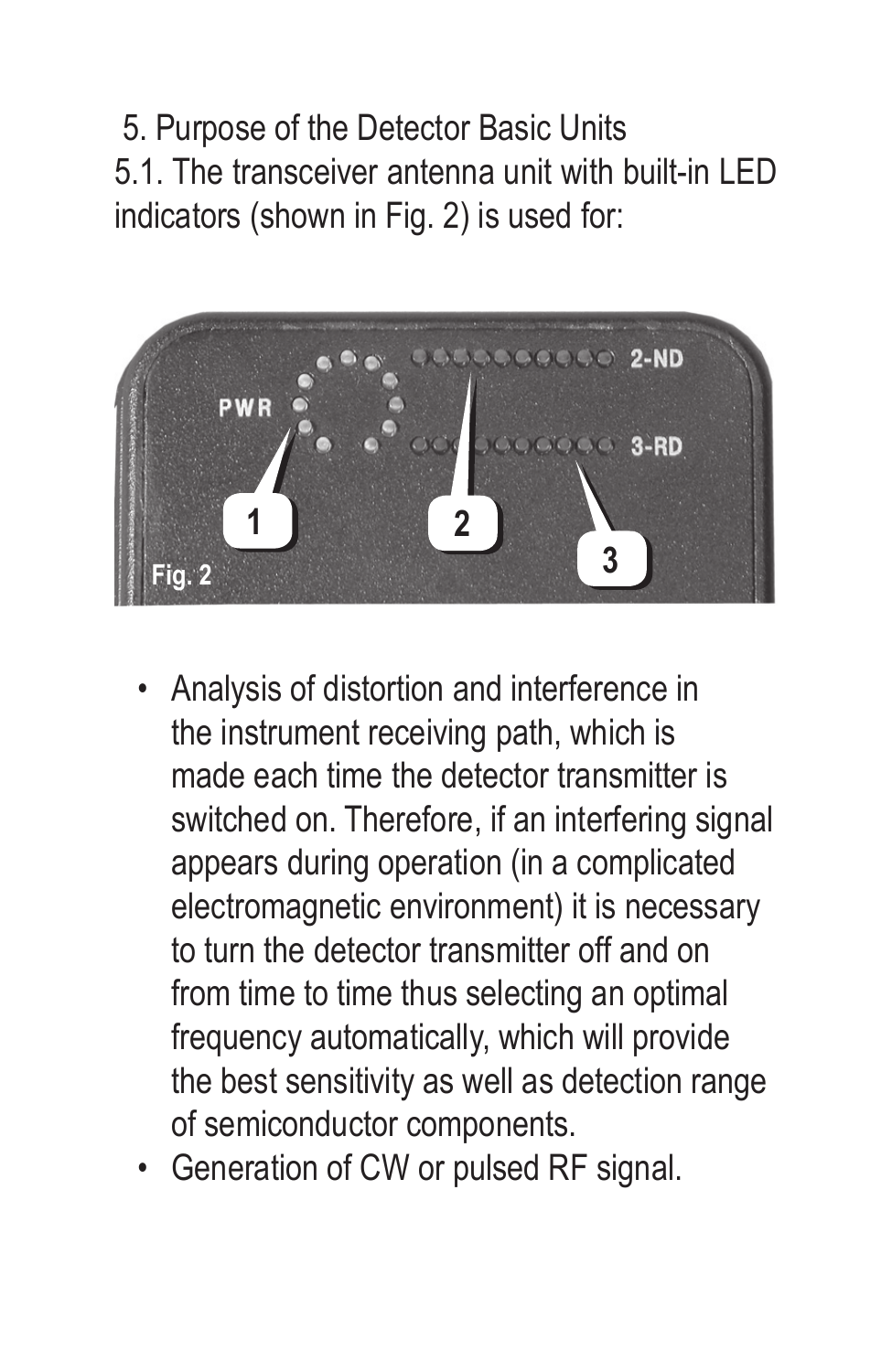- Reception and digital processing of the 2nd and the 3rd frequency harmonics. Simultaneous display of the 2nd and the 3rd harmonics levels gives the opportunity to dis-tinguish with a high reliability between signals of artificial semiconductors integrated in electronic devices and natural corrosive ones which may appear at oxidized junc-tion points of various metals.
- Demodulation of the 2nd and 3rd harmonics response, their amplification to the level required for tapping both by earphones and a built-in loudspeaker. The amplification is adjustable within a 20 dB range. The operator can listen to demodulated signals of the 2nd and 3rd harmonics in turn.
- Indication of the probing signal levels (1) as well as of the 2nd (2) and 3rd (3) harmonics levels (Fig. 2).

5.2 Hinge joint of the transceiver antenna unit with a knob is designed to transform the unit into transportation position. (see Fig.3). Besides, it helps the operator to fix the antenna in a position convenient for search.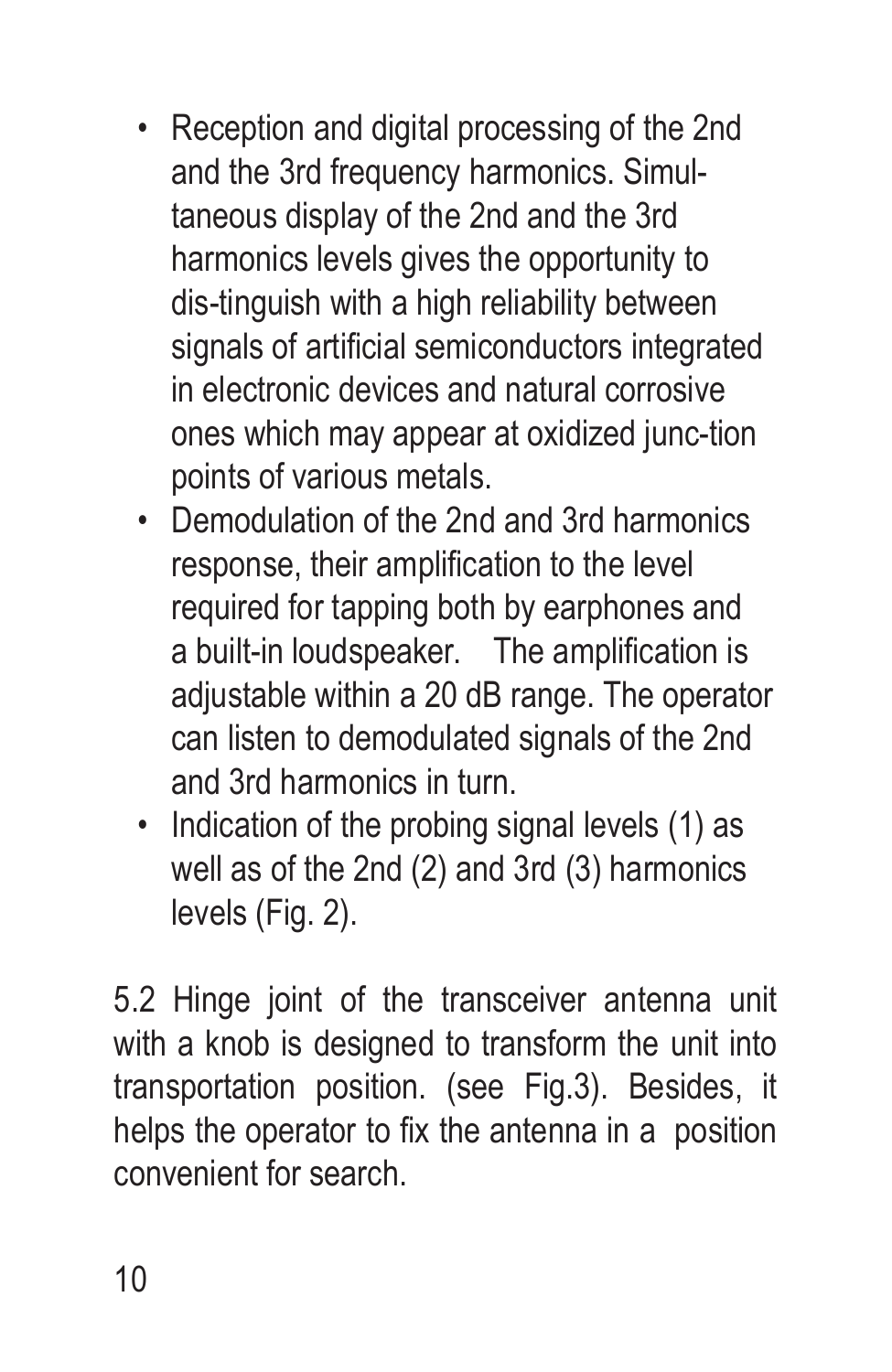

**Fig. 3: 1- Fixing device; 2- Hinge joint.**

5.3. The control panel is used to control operation of the detector. It consists of the case combined with a battery and fixed on the arm. The control board, buttons for operation modes control and display LEDs are placed in the package. The control buttons are divided into two groups by their function: «AUDIO» placed in the upper half of the panel and «POWER RF» in the lower half. The control panel is shown in Fig.4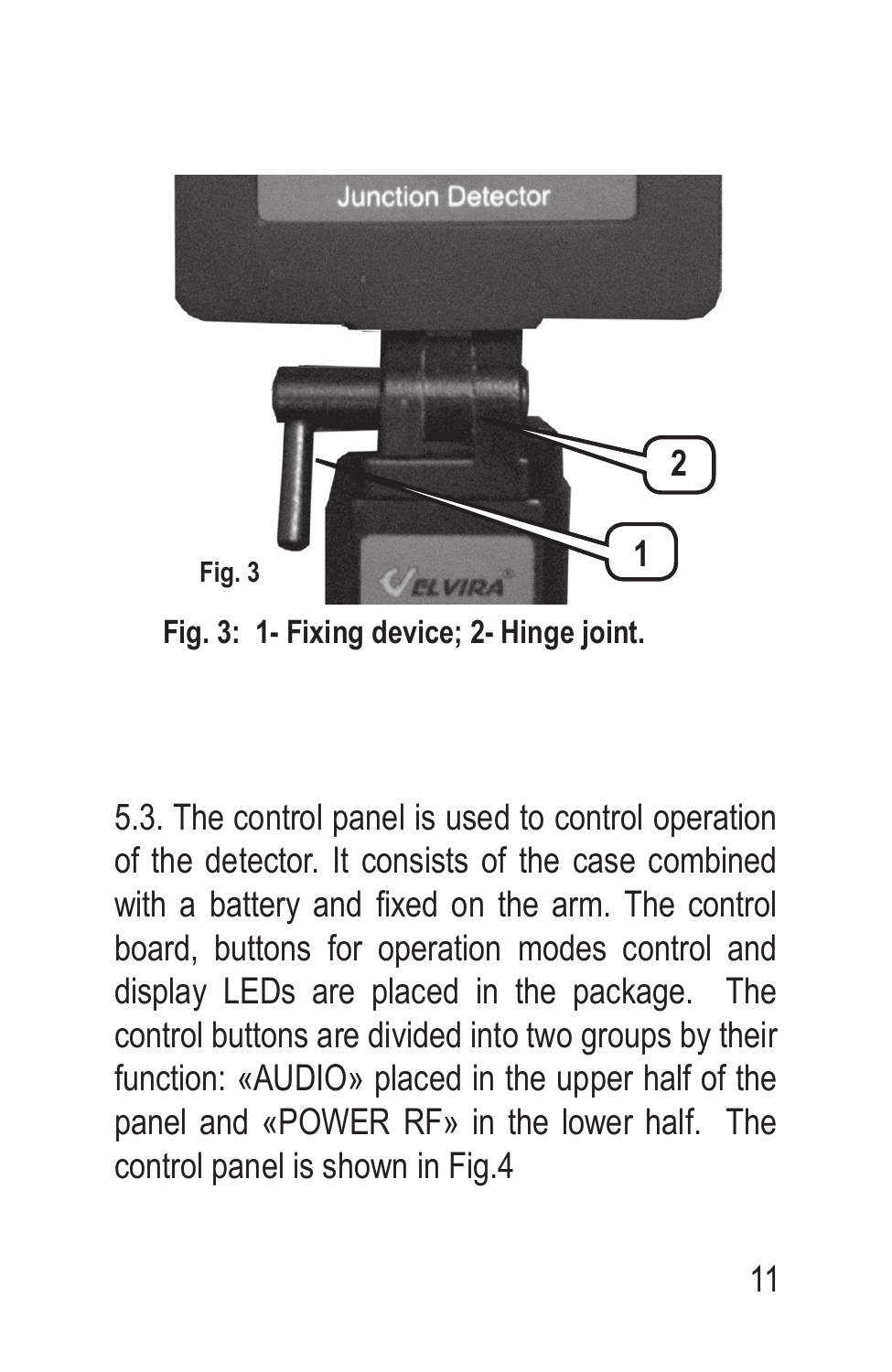

**Fig. 4**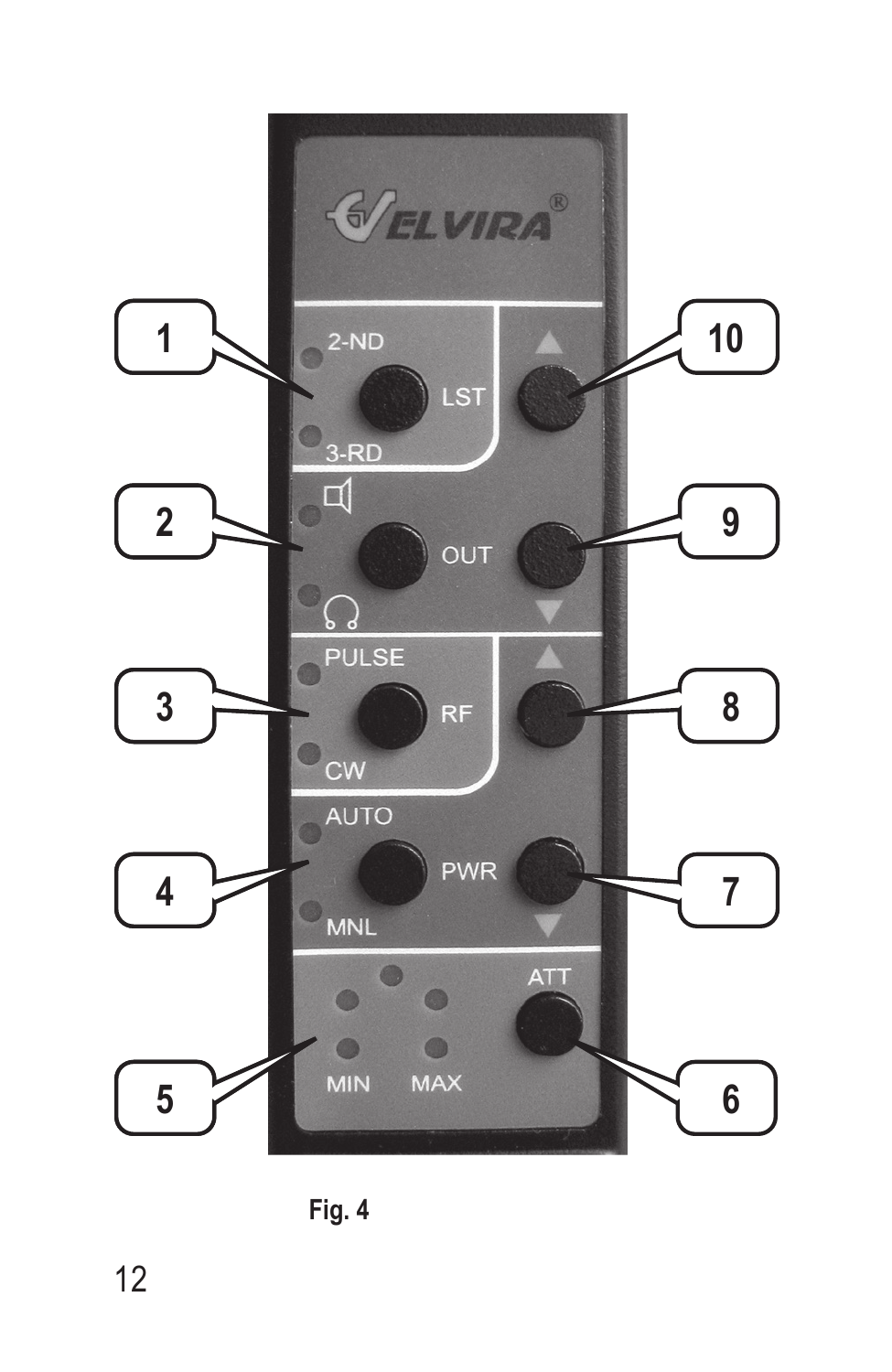The following buttons refer to the «AUDIO» group:

- 1- LEDs and LSTN button for switching of acoustic indication to the output of the 2nd or 3rd harmonics.
- 2- LEDs and OUT button for switching acoustic output to earphones or a built-in loud-speaker.
- 3- LEDs and RF button for switching between types of the radiated signal (CW – conti-nuous, PULSE – pulsed).

The following buttons refer to the «POWER RF» group:

- 4- LEDs and PWR button for switching on/off the probing signal transmitter. On the switch on the automatic mode of output power control (AUTO) is set by default. To switch over to the manual mode of output power control (MNL) press one of the LEVEL buttons when a transmitter is turned on. To return to the automatic mode turn the transmitter off and then turn it on.
- 5,6- LED and a button for receiving unit attenuator control.
- 7,8- LEVEL buttons for control of radiated signal power in MNL and AUTO modes (↑ – high,  $\perp$  – low). It is possible to set the maximum power level by pressing LEVEL button (↑ – high,  $\downarrow$  – low) in AUTO mode before the probing signal transmitter is turned on.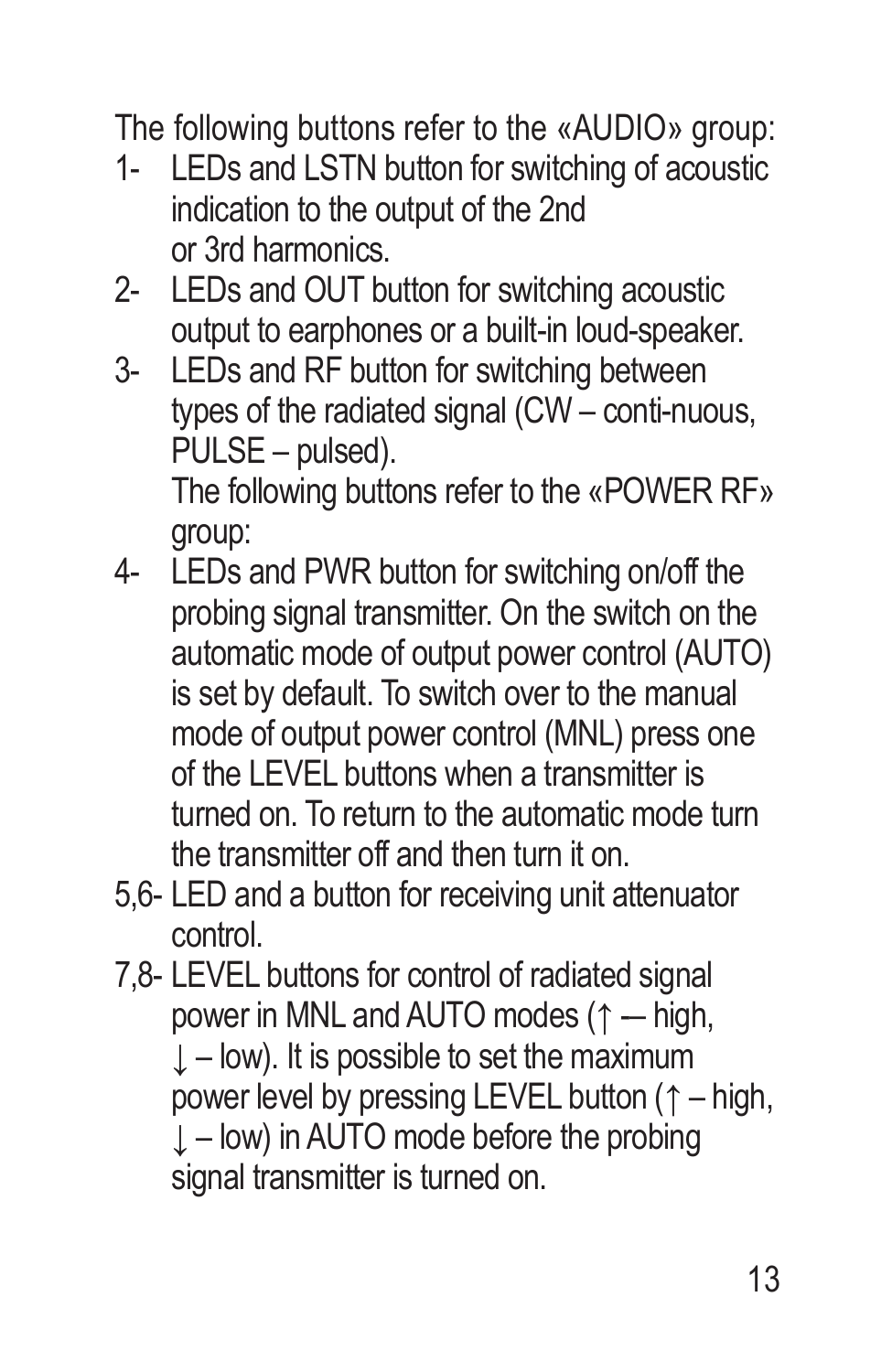

9,10- Volume buttons for volume control (↑ – high, ↓ – low). Functions of control panel indicators: continuous light of any indicator corresponds to "on" position, absence of light – to "off" position. Simultaneous flickering of all indicators on the panel shows that the battery is discharged and needs to be replaced.

5.4. On the side surface of the control panel (see 1 in Fig. 5) a slide-type power switch is placed. A slide position corresponding to «ON» is marked by a contrast point. Each time before operating the device it is recommended to fully charge the battery.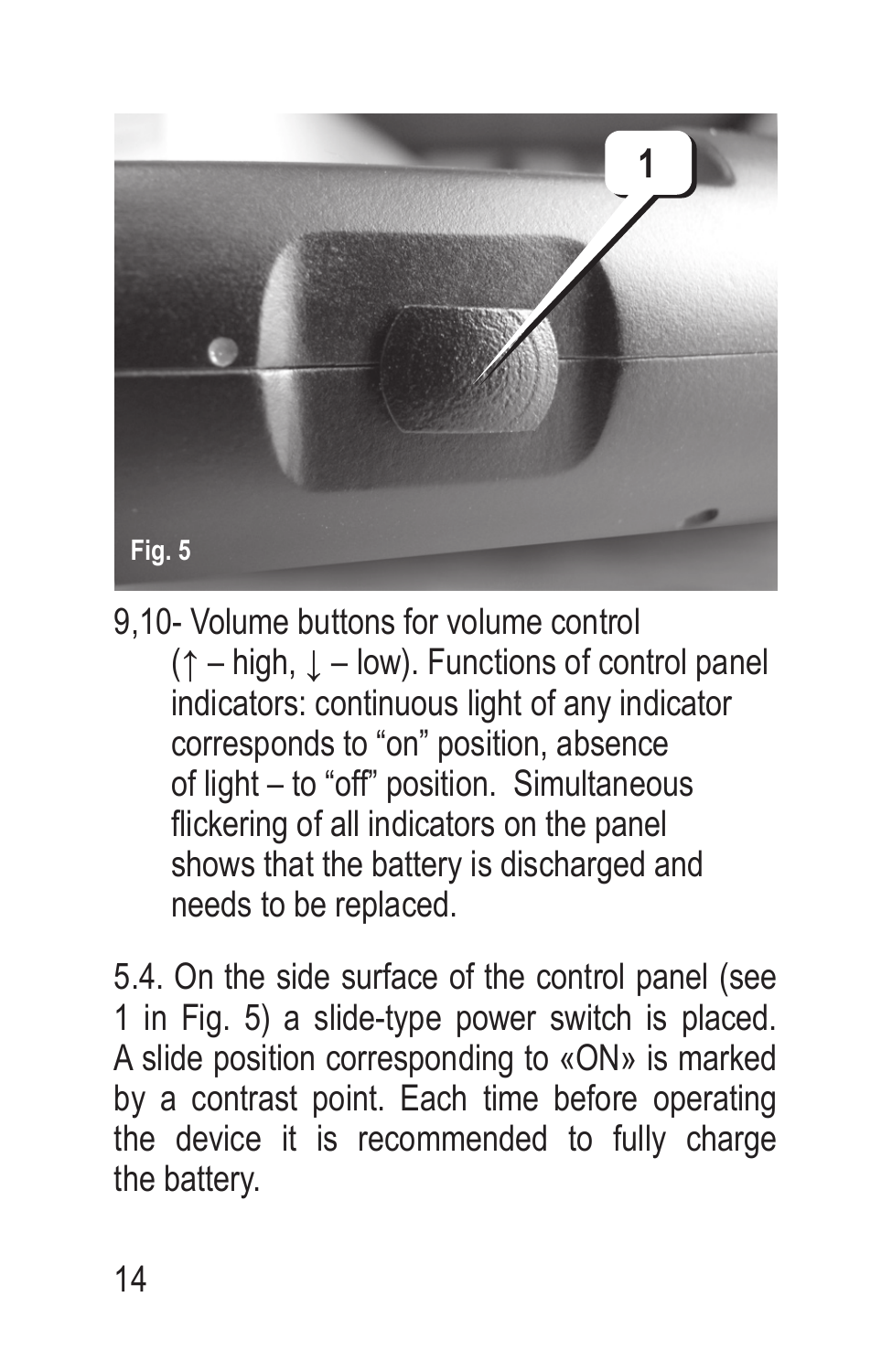5.5. Battery charging is to be made with a power adapter and a battery charger sup-plied with the instrument only. Using other chargers is not allowed.

For charging it is necessary to connect a low-voltage connector of the power adapter to the socket placed underneath the front side of the control panel. (see 1 in Fig.6).





A red LED (see 2 in Fig.6) is lighting while charging (see 2 in Fig.6). When a battery is completely charged, the red LED goes out, and a green LED lights up (see 3 in Fig.6). Charging time of a fully discharged battery does not exceed 5 hours (typical value is 3.5 h).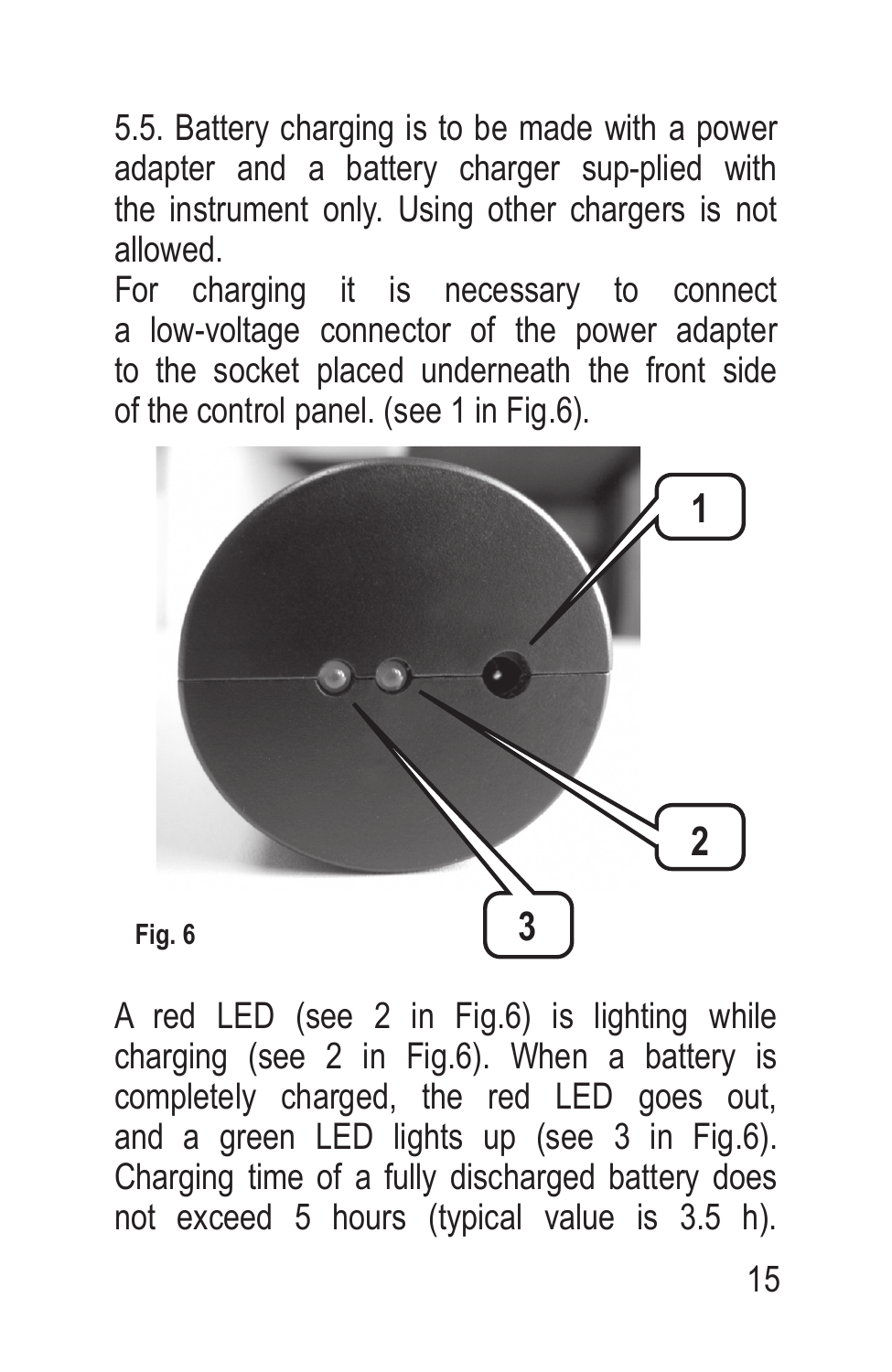In case of a failure (charging is not complete within five hours) a charger switches off automatically, both LEDs will go out.

5.6. Wireless telephones consist of a receiving device and earphones. Appearance of the receiving device and position of control units are shown in Fig.7

### *Device operation order:*

• Using a power adapter supplied with the instrument make sure with a help of the charge indicator that the battery is completely charged.

Using of other power adapters is forbidden.

- Connect head phones to the corresponding socket of the receiving device.
- Turn the receiving device on by a slide-type switch (control by the turn-on indicator).
- Using volume control set a comfortable volume level.
- If the receiving device is turned on when the detector is off, then there is only a noise signal in the head phones at higher volume. After turning on acoustic indicator signals corresponding to the operating mode of the detector appear in the earphones.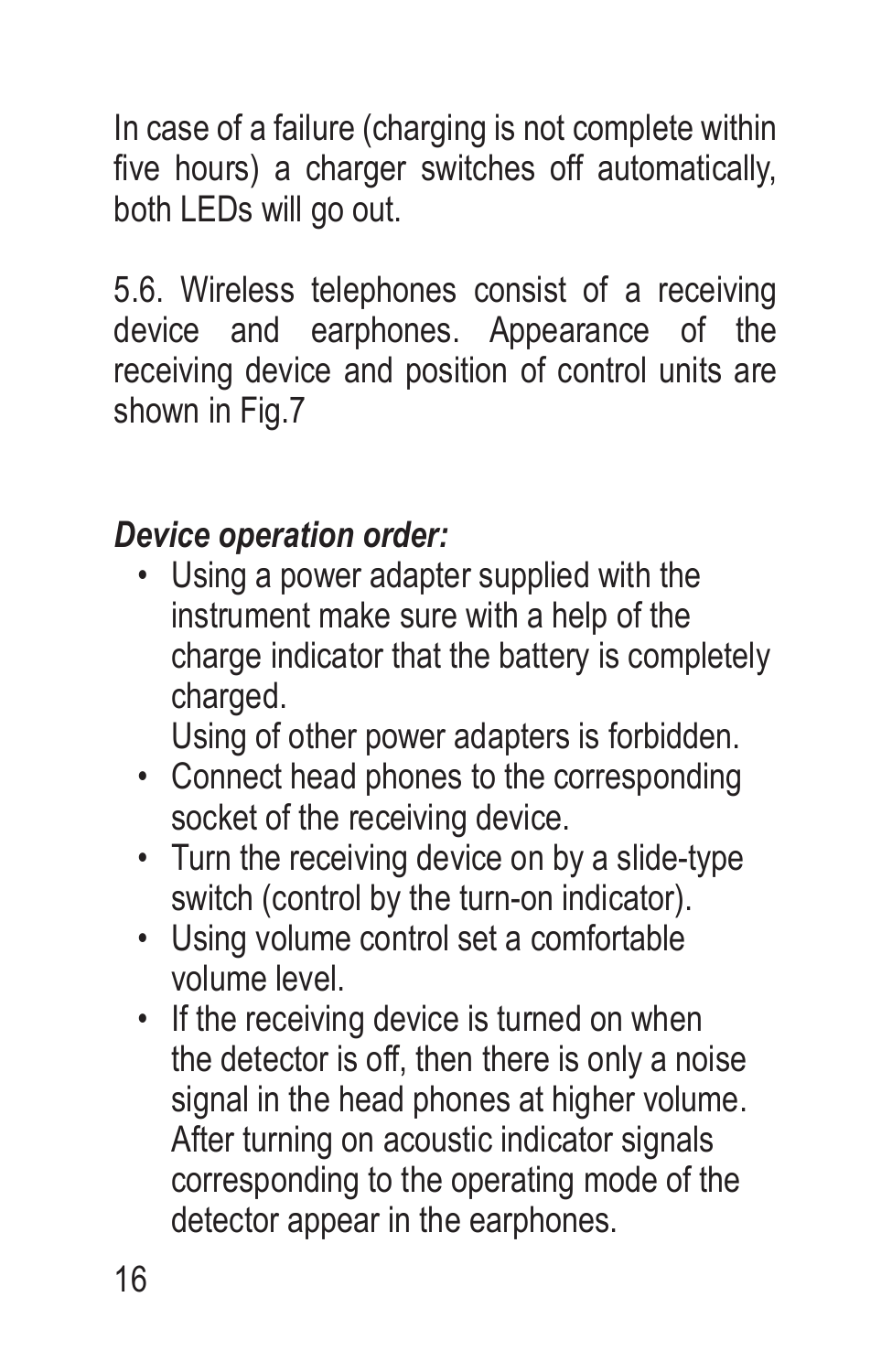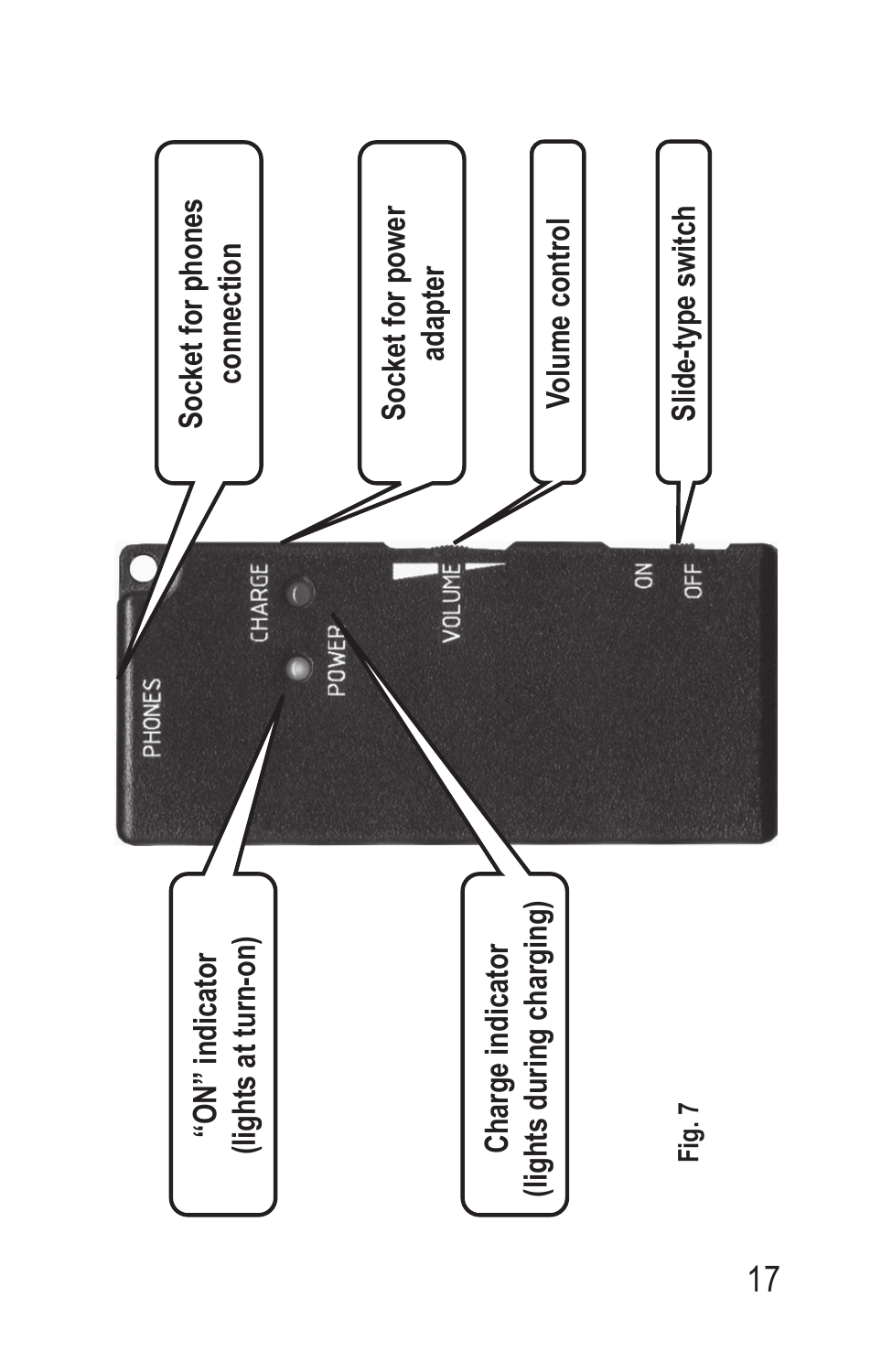#### **6. Safety Measures**

6.1. By requirements of electric safety the detector corresponds to protection class 1 (according to the Russian standard).

6.2. The instrument is to be operated only by persons who have been duly instructed for safety measures while working with electric and measuring devices with open RF energy radiators.

#### **7. Operation Order.**

7.1. Remove the detector from the package, and the battery from the protective case, connect the battery to the detector. After device transportation at negative temperatures it is necessary to keep the device in the switch-off state at room temperature at least 30 minutes.

7.2. To start operation set the battery and turn «LORNET-24» on by the power switch placed on the control panel (Fig.5). The 2nd and 3rd indicators on the control panel will light up, indicating that the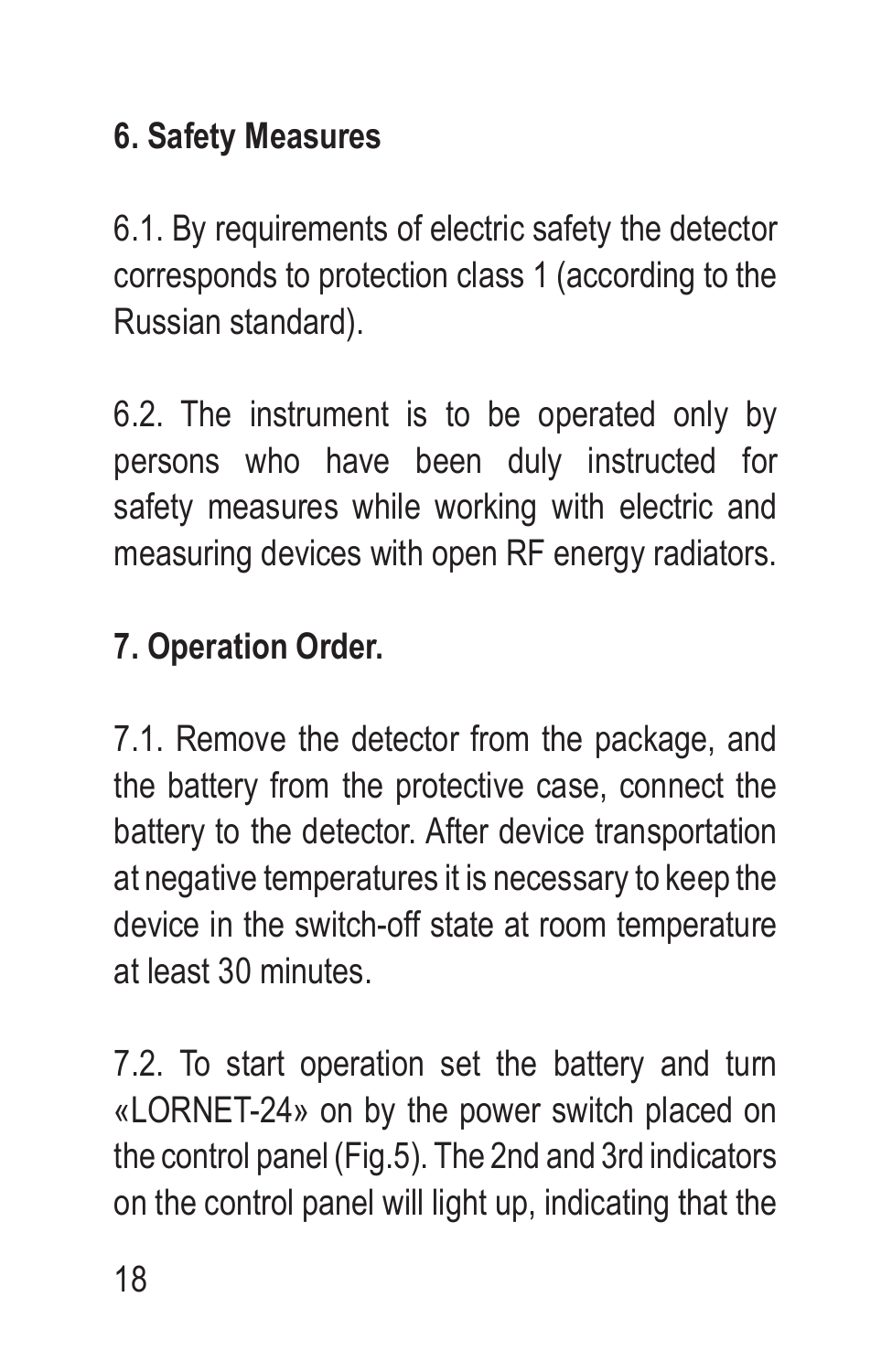detector has been powered on.

One yellow LED should be lighting on the antenna unit (a circle scale of the probing signal power indicator). Its initial position corresponds to the maximum power of the probing signal. The probing signal transmitter is off (it is turned on after pressing PWR button only).

The 2nd and 3rd harmonics indicators should not light (flashing of the first LEDs of the 2nd and 3rd scales is permitted).

Turn the probing signal transmitter on pressing PWR button. This will switch on the transmitter pulse mode and the automatic mode of signal power control. The radiated signal power will change depending on a signal level at the 2nd harmonic receiver in-put. In the given mode sound information of the 2nd harmonic response is applied to the loadspeaker or head phones. When switching on mode 3-RD by pressing LSTN on the control unit, the output power of the transmitter is adjusted automatically depending on a signal level at the 3rd harmonic receiver input. Sound information of the 3rd harmonic response is apllied to the loudspeaker or head phones.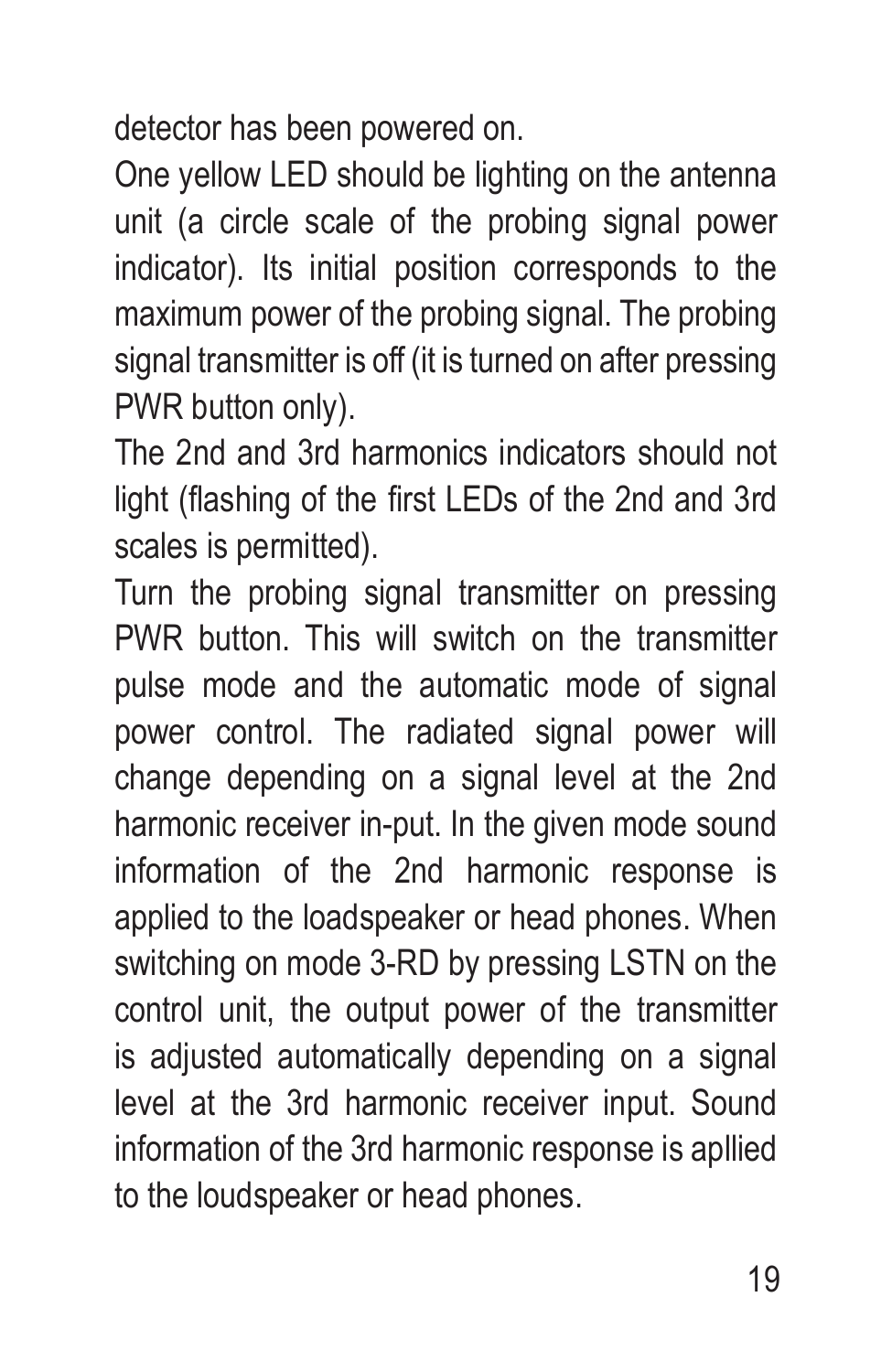To switch over to the manual mode of the probing signal power control (MNL indicator lights up) press one of **LEVEL** buttons after the probing signal transmitter has been turned on. Turn the probing signal transmitter off and then turn it on for a reverse switch over.

If it is necessary to tap the third harmonic response turn on mode 3–RD using LSTN button on the control panel.

During operation in premises with a lot of electronic devices, you will normally have to decrease the level of the probing signal by 2-4 points counterclockwise from the initial position.

The optimum level of the probing signal is reached experimentally.

7.3. Simultaneous flashing of all indicators on the control panel indicates that the battery is discharged and needs to be replaced urgently. In this case the power should be turned off and the battery - replaced.

7.4. If a response signal is to be tapped by phones, switch over acoustic indication to the head phones mode pressing the corresponding button on the control panel (see 2 in Fig.4) and turning wireless phones on (according to their User Manual).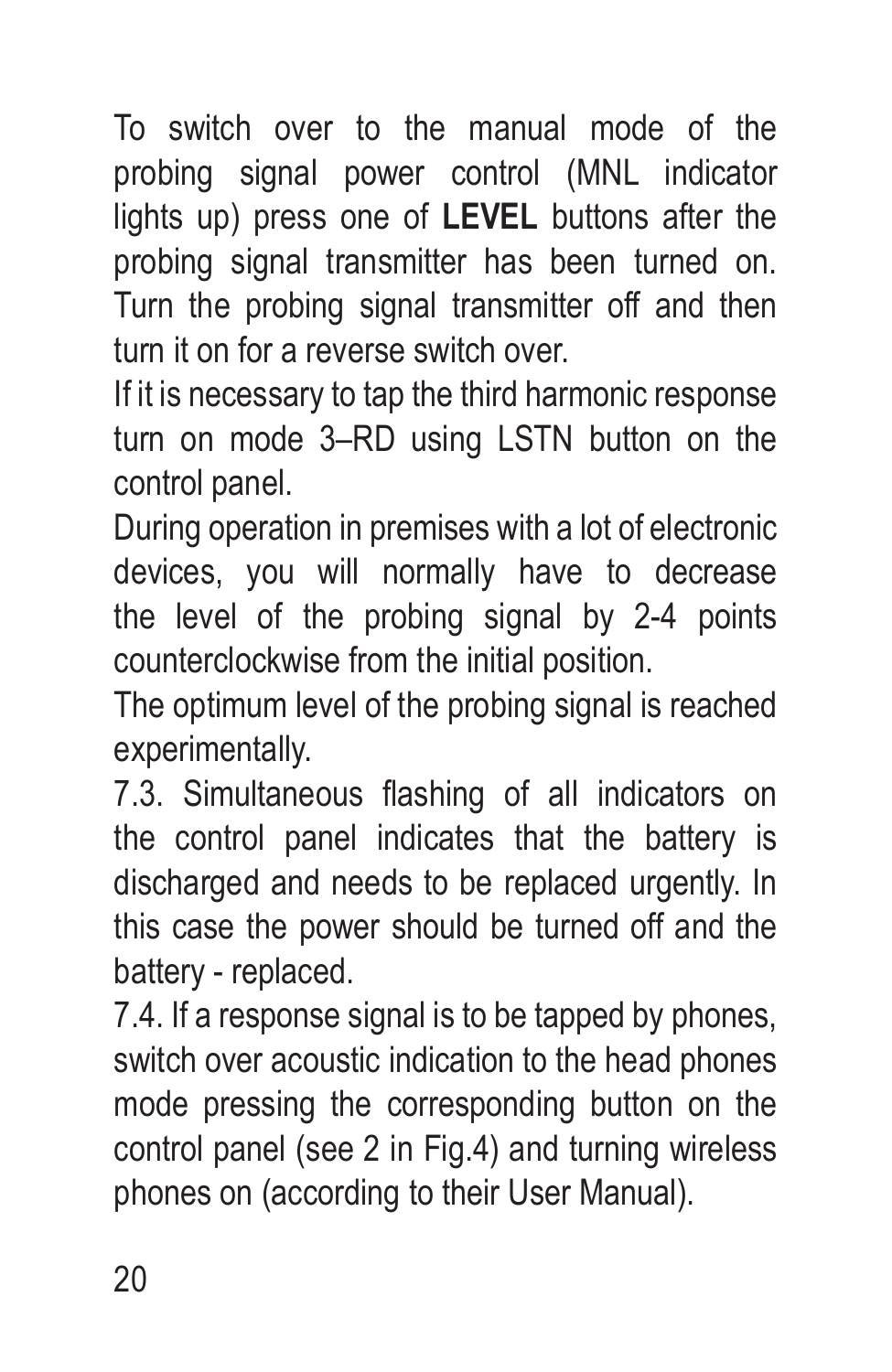#### **Attention:**

- 1) Do not direct the antenna towards the operator and people nearby.
- 2) While operating the device constantly monitor batteries state replacing them in-time (by the indicators signal). The batteries must be kept fully charged.
- 3) Charging should be done with a charger supplied with the instrument only.
- 4) Self assembling or disassembling and use of undue chargers is forbidden.
- 5) When the operation is finished, or during long operation breaks, it is recommended to remove the battery from the detector.
- 6) To avoid short-circuiting of leads (see 1 in Fig.6) batteries are to be kept in an iso-lated case when not used.
- 7) If necessary under complicated interference conditions as well as for more accurate localization and protection of radio-receiving devices from overloading, attenuators can be used by switching them on consequently using "ATT" button. The insertion loss of each attenuator is 2 dB. Number of attenuators - 5.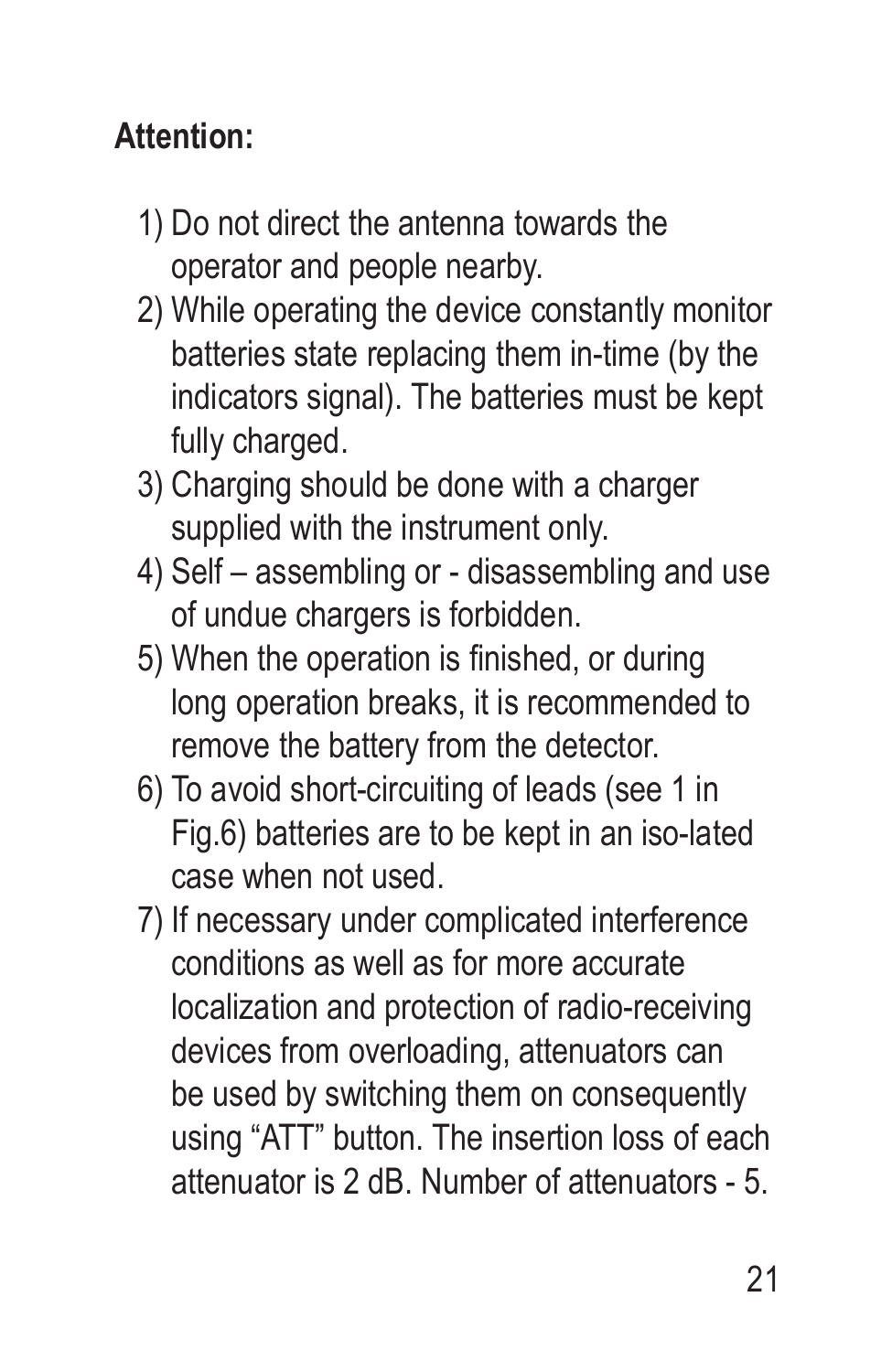### **8. Search Recommendation**

8.1. If possible remove electronic devices from the room examined. If it is impossible, examination should be done at a decreased radiated power.

8.2. Set maximum radiated power level and one of the operation modes of the receiver.

8.3. In the CW mode it is recommended to use manual operation mode "Man" only.

8.4. Place the antenna unit parallel to the surface examined at the distance not exceeding 10cm.

8.5. Slowly moving the antenna unit parallel to the surface examined and changing orientation of antennas, analyze changes in the signal received at the 2nd and 3rd har-monics visually by the indicator (aurally the click repetition rate should be maximum).

8.6. Analysis of the received 2nd and 3rd harmonics levels is made by number of LEDs lighting on the corresponding indicator scale.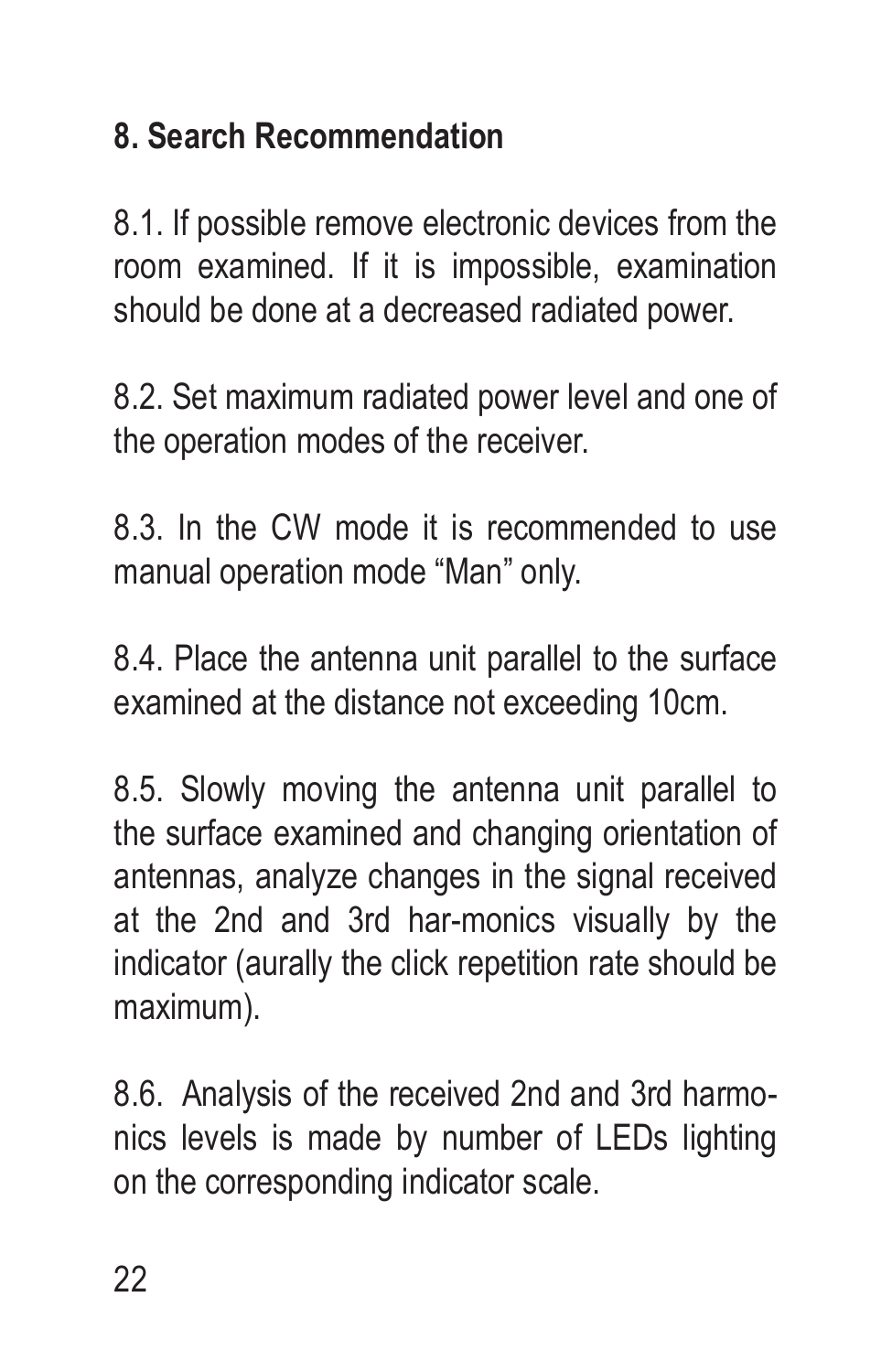8.7. Remove the antenna unit from the surface examined or decrease output power and repeat measurements stated in 7.4. of the present manual. For a more accurate location as well as for protection of receiving devices from overload it is possible to de-crease the signal level using attenuators.

8.8. When an artificial p-n transition is found you will normally see a stable lighting of the 2nd harmonic indicator LEDs. While rapping at the suspected place of a p-n transi-tion, readings of LEDs do not change.

8.9. When a natural p-n transition is found, you will observe a stable lighting of the 3rd harmonic indicator LEDs. While rapping at the examined surface intensively, readings of indicators by the 3rd harmonic will change, as a rule.

The search technique offered does not reflect all nuances which may appear in each exact case, and represents a recommendation only.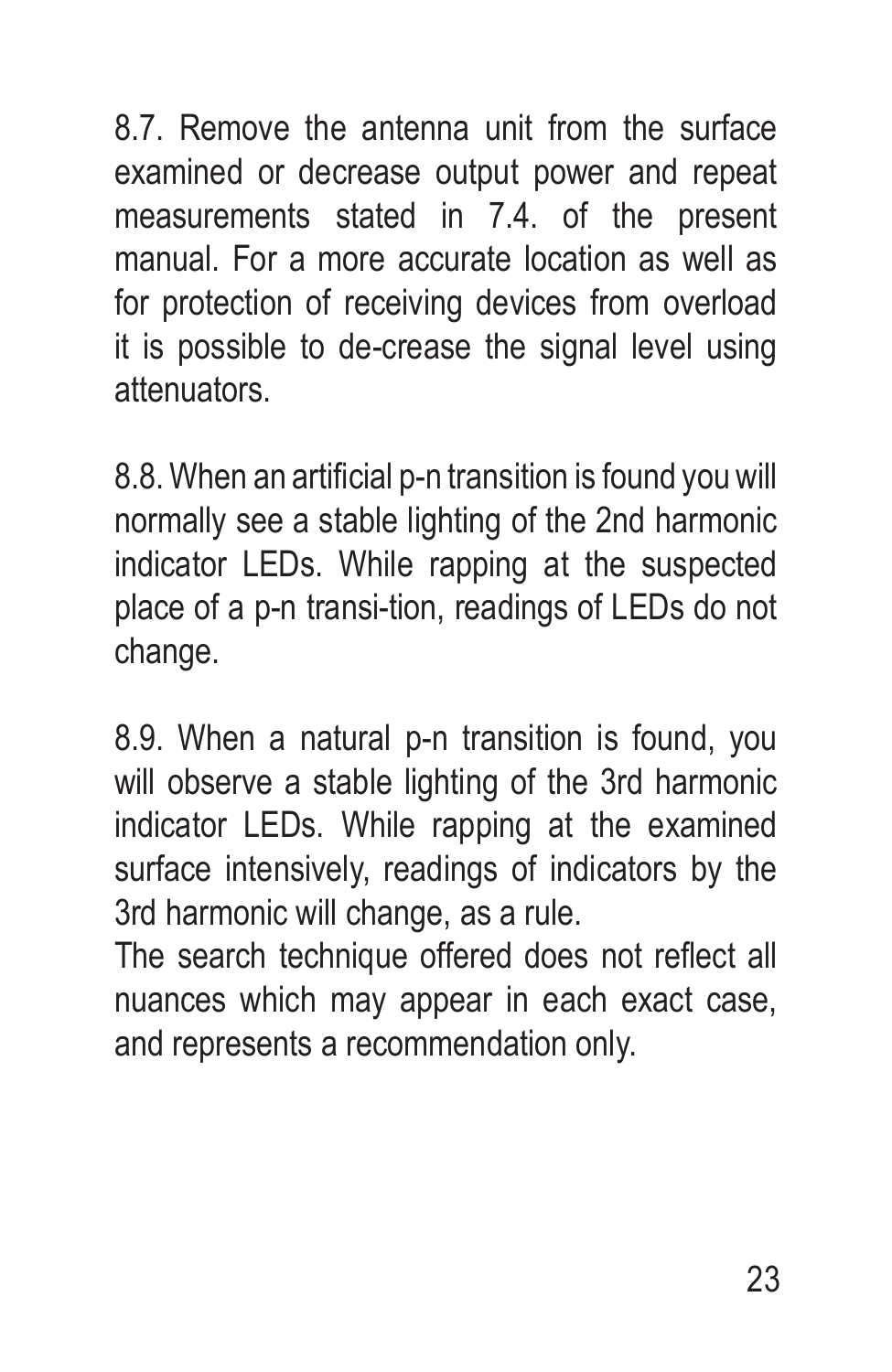# **CERTIFICATE**

#### **1. General**

1.1. Before operation thoroughly study User Manual for «LORNET-24».

1.2. The Certificate is included in the delivery set and should be always kept with the instrument.

1.3. If the device is sent for repair or to a different place during operation the Certificate is to be shipped with the instrument.

1.4. Marks in the Certificate should be done intime.

1.5. All records in the Certificate should be made by ink only, distinctly and carefully. All unauthorized erasures, blots and corrections are not permissible.

1.6. It is forbidden to make any notes or records in the fields and on the cover of the Certificate.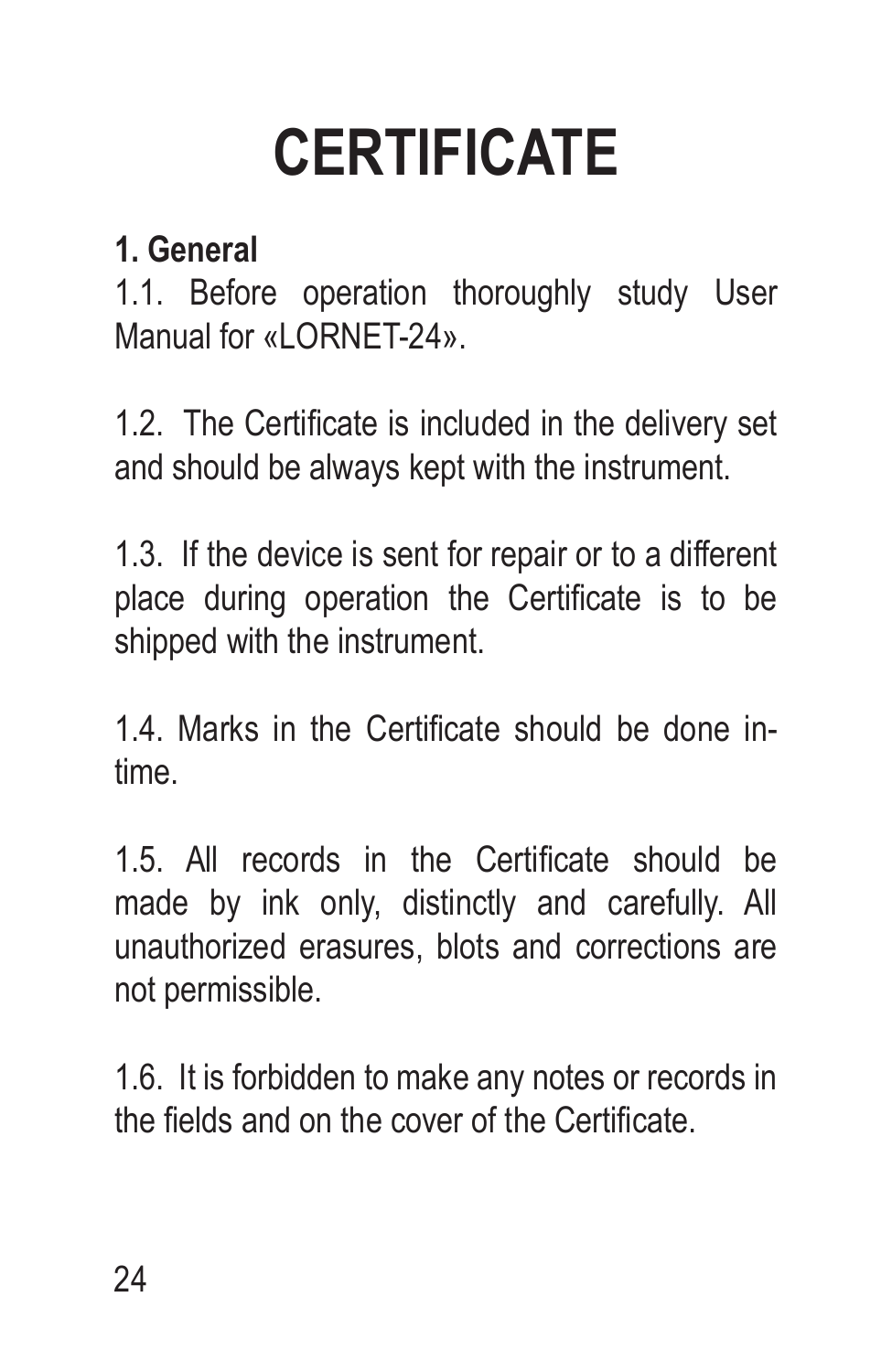### **2. Delivery set**

| <b>Description</b>                                                                  | Q-ty |
|-------------------------------------------------------------------------------------|------|
| Receiver-transmitter unit with control<br>unit and built-in battery container       |      |
| Changeable Li-Ion batteries                                                         | 2    |
| Container for battery charging                                                      |      |
| Charger for receiver-transmitter unit<br>(CH1)                                      |      |
| Wireless accessories including:<br>receiving device, earphones and<br>charger (CH2) |      |
| <b>Technical Description &amp; User</b><br>manual, Certificate (in one piece)       |      |
| Package                                                                             |      |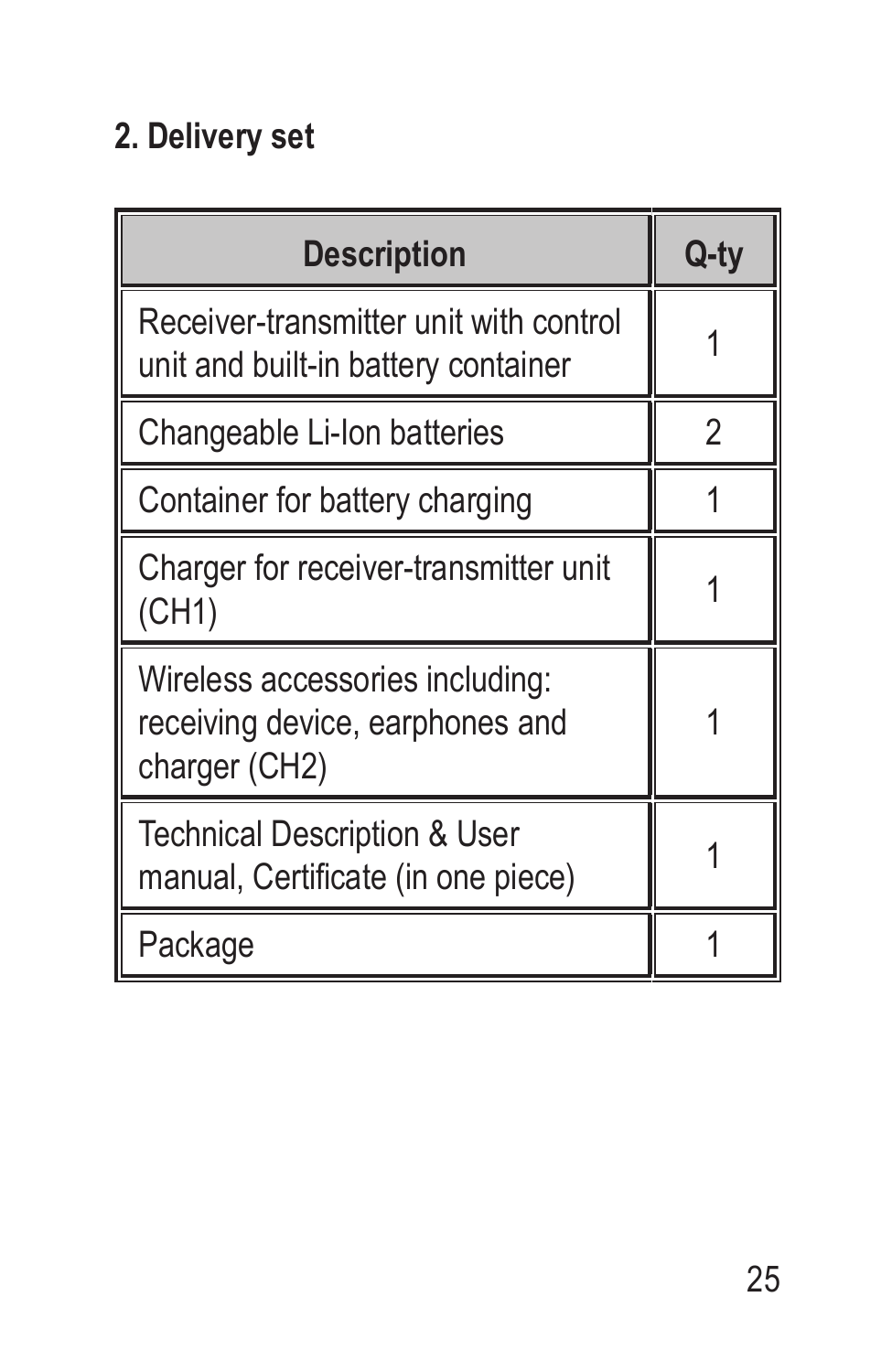## **3. Warranty**

3.1. Warranty period for «LORNET-24» is 18 months upon supply to the customer.

3.2. Life time is 6 years.

3.3. If the device fails during warranty period provided the customer has followed all the operation, transportation and storage rules, the manufacturer is to make the repair free of charge or replace the device.

3.4. Warranty does not cover power elements.

#### **4. Importer:**

TS-Market Ltd. Building 10-1 Sosnovaya Alleya, Zelenograd, Moscow, the Russian Federation, 124489. Tel.: +7(495) 638-8800 Fax.: +7 (499) 940-9575 www.ts-market.com support@ts-market.com

## **5. Claims Data**

In case of a package damage during transportation claims are applied to the transportation organization complying to the valid regulations.